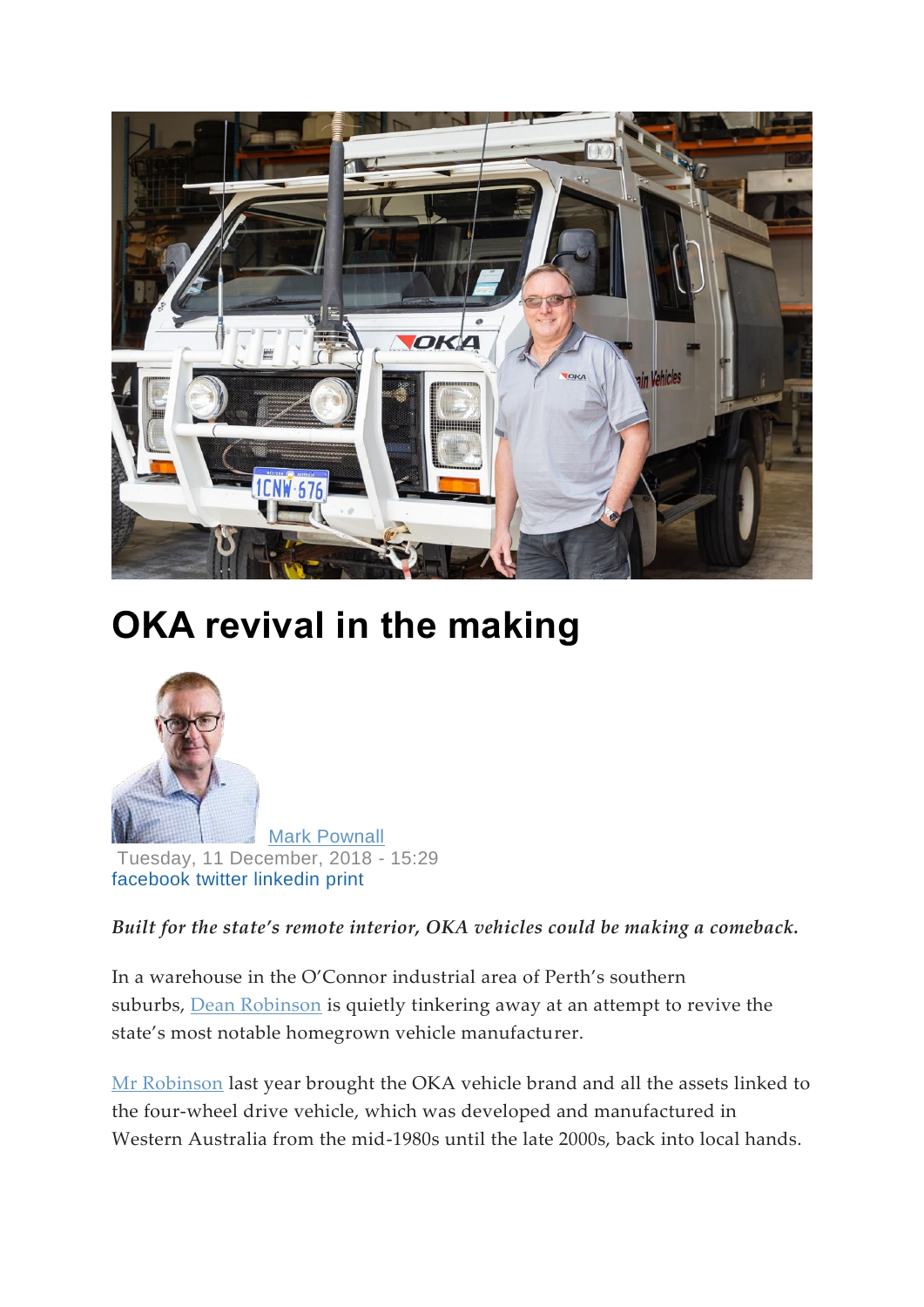His full-time focus on OKA follows more than six years as a supplier of parts for the hundreds of rugged off-road vehicles that still operate, mainly across Australia. The parts business, which he owned with his brother Lloyd, operated very much in the background of construction firm [Robinson Build-Tech,](https://www.businessnews.com.au/Company/Robinson-Build-Tech) which succumbed to the state's downturn when it went under in 2015.

[Mr Robinson](https://www.businessnews.com.au/Person/Dean-Robinson) makes it clear that the new business, OKA All Terrain Vehicles, is not in production but is focused on developing a new model – although the business does build what he calls an R Series of exploration vehicles remanufactured to customer specifications.

"Our commitment is to continue and enhance the substantial legacy that OKA has forged since 1986 as an unrivalled all-terrain, two-tonne capable vehicle that is adaptable for many applications, not readily exploited by other vehicle manufacturers," [Mr Robinson](https://www.businessnews.com.au/Person/Dean-Robinson) told *Business News*.

"Our challenge is to build on the brand and to enhance the considerable strengths in the existing design."

Started in the mid-1980s by property entrepreneur Michael Walker, the former listed group OKA Motor Company had a chequered history throughout the 1990s, as investors and the many local enthusiasts for the vehicle's abilities and potential found their hopes dashed by quality and volume issues, which reflected a cottage manufacturer rather than a modern vehicle maker.

Nevertheless, its unique suspension system meant users – including tour companies and mining explorers – could reach remote locations inaccessible to most vehicles, a typical scenario in outback Western Australia.

Hundreds of vehicles, with loyal owners, still survive and can occasionally be seen on the streets of Perth as they return to the urban centre for refits and new parts.

In 1995, foreign interests came on the register as a result of a convoluted transaction whereby Malaysian company Hicom took a 10 per cent stake for \$2.1 million so French motor company Renault could discharge a local investment obligation that had arisen from a contract it had won to supply buses to Transperth.